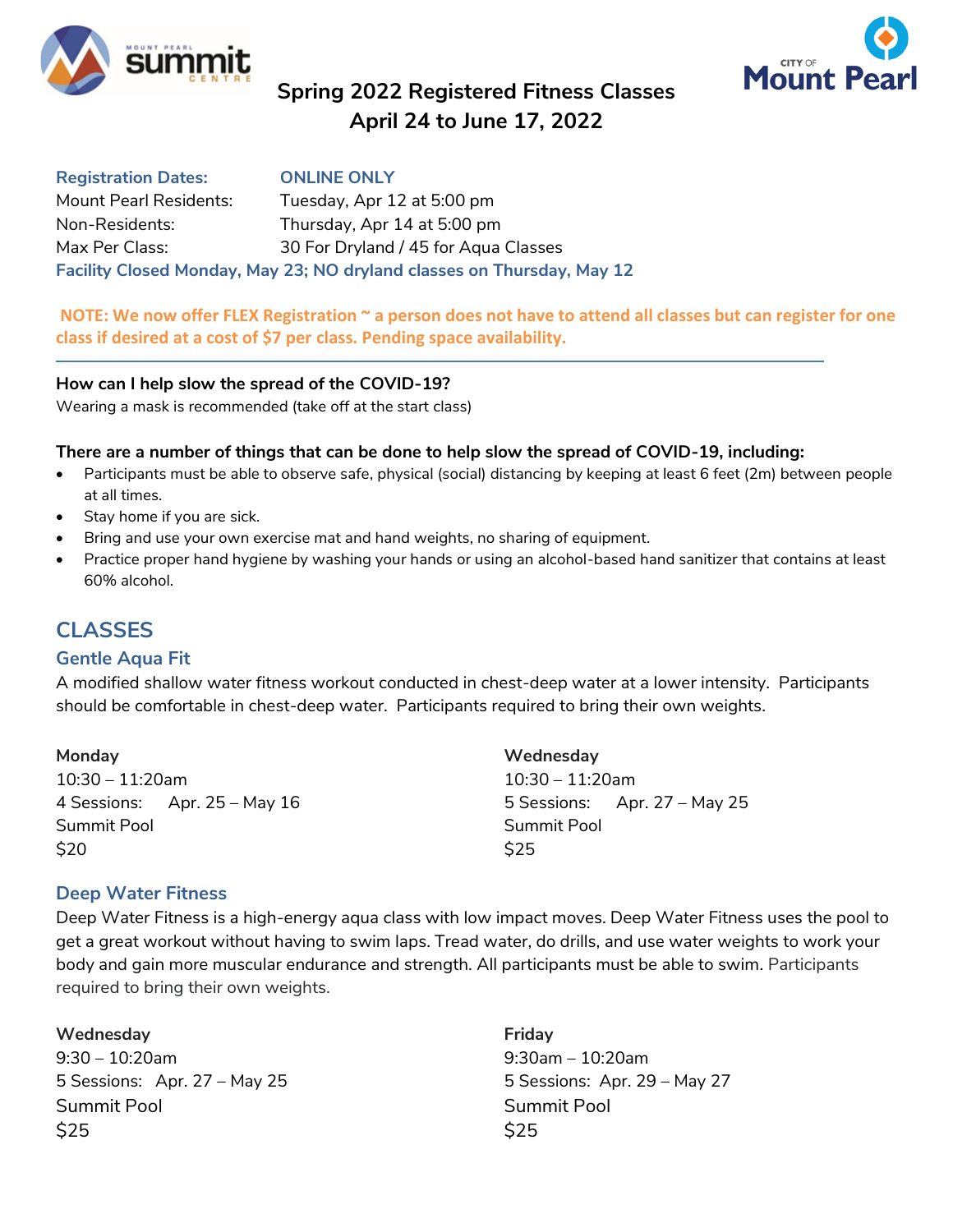



# **Aqua Fit**

A shallow water fitness workout conducted in chest-deep water. Participants should be comfortable in chestdeep water. Participants required to bring their own weights. Taking place in the Summit Pool.

**Monday** 9:30 – 10:20am 4 Sessions: Apr. 25 – May 16 Summit Pool \$20

**Thursday Sunday Sunday** 9:30 – 10:20am **OR** 8:00 – 8:50pm 8:00 – 8:50pm 5 Sessions: Apr. 27 – May 26 6 Sessions: Apr 24 – May 29 Summit Pool Summit Pool  $$25$   $$30$ 

**Tuesday** 9:30 – 10:20am **OR** 8:00 – 8:50pm 5 Sessions: Apr. 26 – May 24 Summit Pool \$25

# **Aqua Zumba**

For those looking to make a splash by adding a low-impact, high-energy aquatic exercise to their fitness routine. Aqua Zumba® blends the Zumba® philosophy with water resistance, for one pool party you shouldn't miss! There is less impact on your joints during an Aqua Zumba® class so you can really let loose. Water creates natural resistance, which means every step is more challenging and helps tone your muscles. Taking place in the Summit Pool.

# **Monday**

8:30 – 9:20pm 4 Sessions: Apr. 25 – May 16 Summit Pool \$20

**Wednesday** 8:00 – 8:50pm 5 Sessions: Apr. 27 – May 25 Summit Pool \$25

# **Sculpt**

Consists of a low impact warm up followed by use of light weights (dumbbells only) and high reps for a full body toning workout in a fun, upbeat choreographed routine. Participants need to bring their own weights (3-5 lbs.) and mats.

## **Monday**

7:00 – 7:50pm 7 Sessions: Apr 25 – June 13 (No Session May 23) Reid Community Centre Gym \$35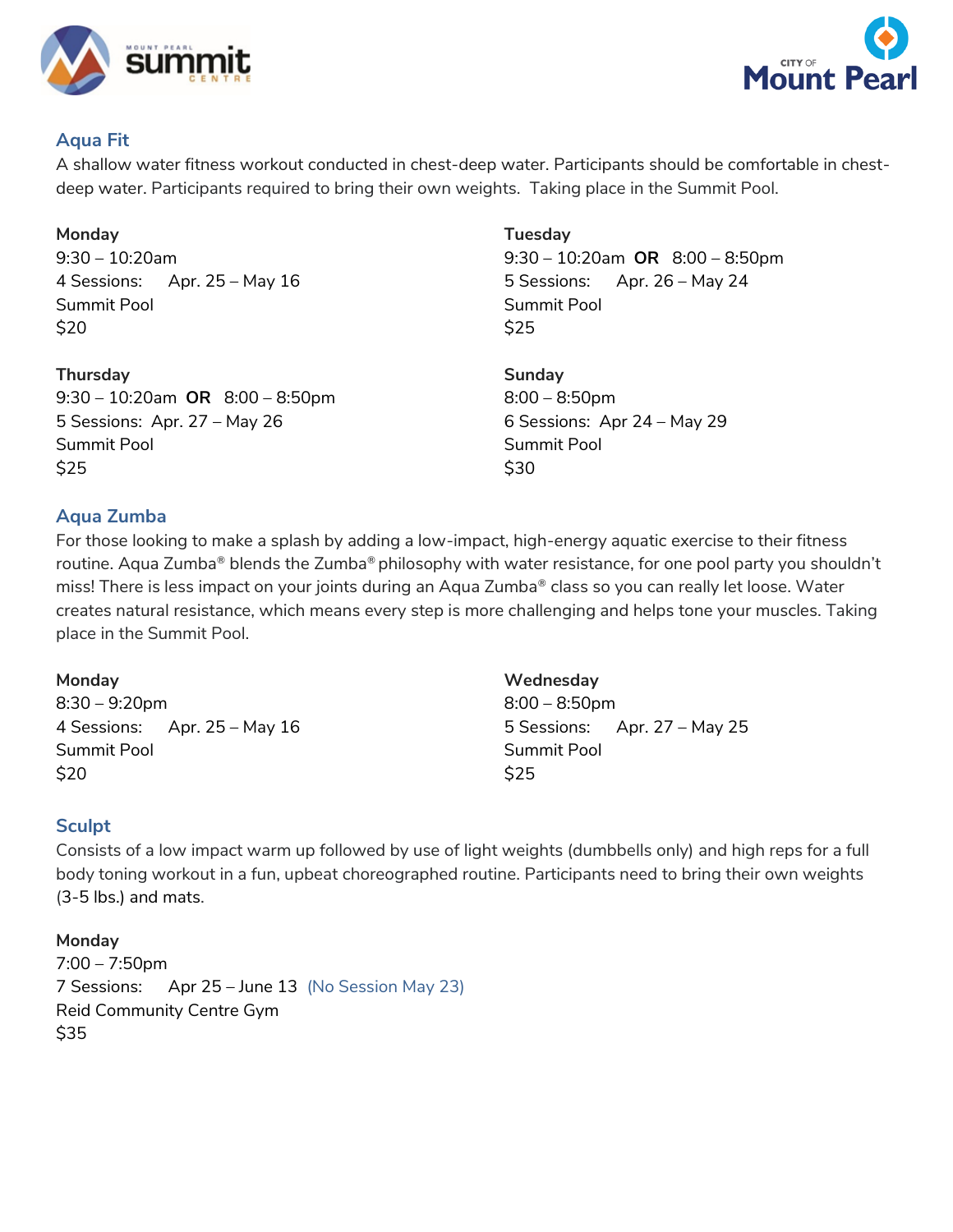



# **Hatha Flow Yoga**

A yoga class with an emphasis on breath, movement, balance, strength, and flexibility. Suitable for beginners or those with prior yoga experience. Taking place in the Maher Room. Maximum is 12 per class.

8 Sessions: Apr 26 – June 14 and 19 and 18 Sessions: Apr 28 - June 16 1:00 – 1:50pm **OR** 7:00 – 7:50pm 1:00 – 1:50pm  $$63$   $$63$ 

# **Tuesday Thursday**

# **Pound**

Channel your inner rockstar with this full body cardio-jam session. Inspired by the infectious, energizing, and sweat dripping fun of playing the drums. Instead of listening to music, you become the music in this exhilarating full body workout that combines cardio, conditioning and strength training with yoga and pilates inspired movements. Using Ripstix, lightly weighted drumsticks engineered specifically for exercising, Pound transforms drumming into an incredibly effective way of working out. Participants need to bring their own mats.

# **Wednesday**

7:00 – 7:50pm 8 Sessions: Apr 27 – June 15 Reid Community Centre Gym \$40

# **L1ft / PiYo**

Work on strength and flexibility in this combo class! L1ft workouts involve high repetitions of relatively low weights(dumbbells) which reduces the chance of injury but still allows you to access the many benefits of resistance training. While PiYo combines the muscle sculpting, core firming benefits of Pilates with the strength and flexibility advantages of Yoga. It's a low-impact workout that strengthens and sculpts the body while enhancing flexibility.

# **Thursday**

9:00 – 9:50am 7 Sessions: Apr 28 – June 16 (No Session May 12) Reid Community Centre Gym \$35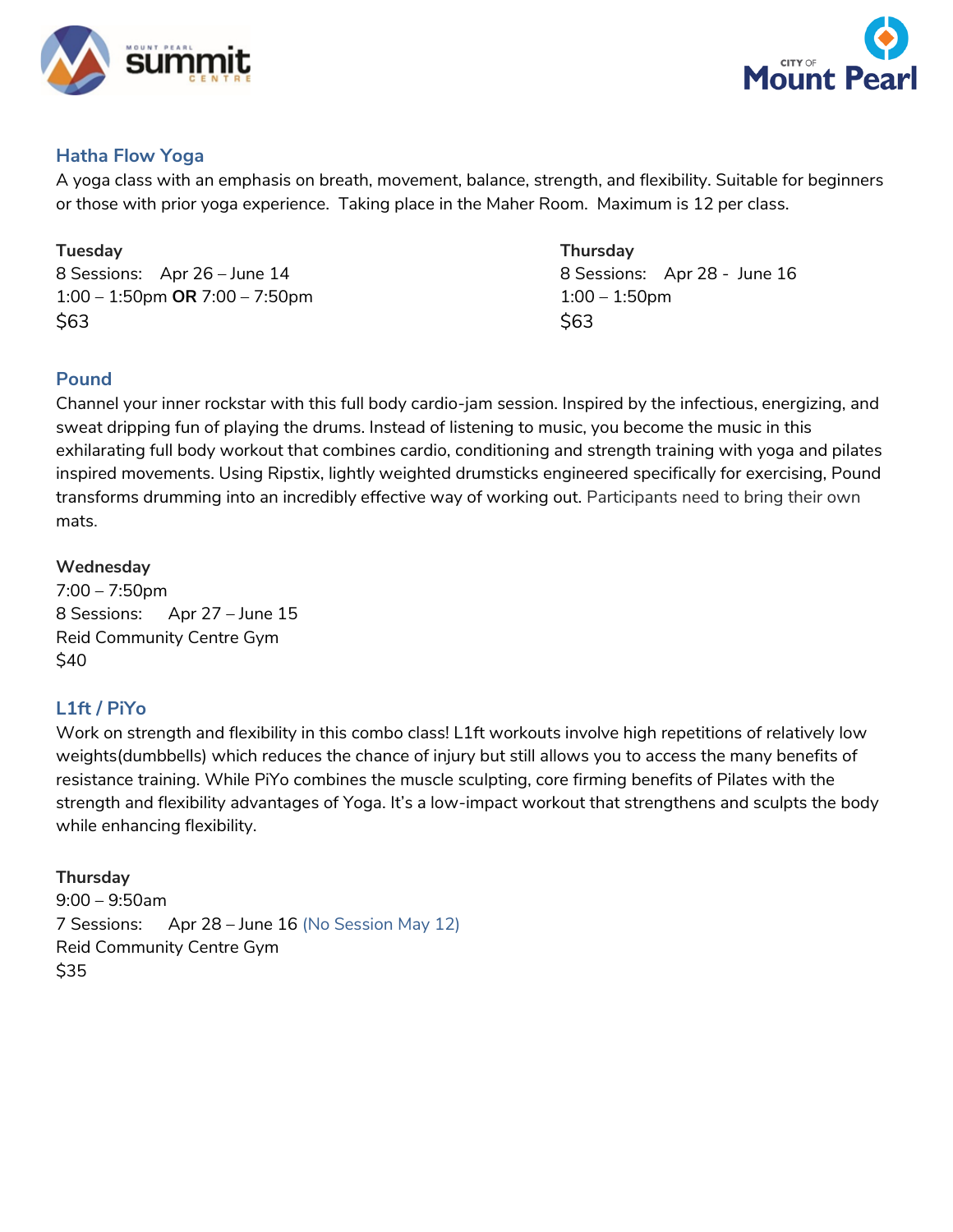



# **Zumba Step®**

Looking to strengthen and tone your legs and glutes? Step right up. We combine the awesome toning and strengthening power of Step aerobics with the fun fitness-party that only Zumba<sup>®</sup> brings to the dancefloor. Zumba® Step increase cardio and calorie burning while adding moves that define and sculpt your core and legs.

# **Thursday**

7:00 – 7:50pm 7 Sessions: Apr. 28 – June 16 (No Session May 12) Reid Community Centre Gym \$35

## **Zumba Gold® Classes**

Active older adults who are looking for a modified Zumba® class that recreates the original moves you love at a lower-intensity. The design of the class introduces easy-to-follow Zumba® choreography that focuses on balance, range of motion and coordination. Come ready to sweat and prepare to leave empowered and feeling strong. Class focuses on all elements of fitness: cardiovascular, muscular conditioning, flexibility and balance!

| <b>Tuesday</b>                    | <b>Thursday</b>                                   |
|-----------------------------------|---------------------------------------------------|
| $10:30 - 11:20$ am                | $10:30 - 11:20$ am                                |
| 8 Sessions: Apr 26 – June 14      | 7 Sessions: Apr. 28 – June 16 (No Session May 12) |
| Reid Community Centre Gym<br>\$40 | Reid Community Centre Gym<br><b>S35</b>           |

## **Total Body Conditioning**

Total body conditioning classes incorporate **strength exercises and cardio segments** using equipment such as dumbbells, body bars, and bands for a total body workout. ... Total Body conditioning classes are intended to provide total fitness and overall toning by working every major muscle group in one workout. Participants need to bring their own equipment.

## **Tuesday**

9:00 – 9:50am 8 Sessions: Apr 26 – June 14 Reid Community Centre Gym \$40